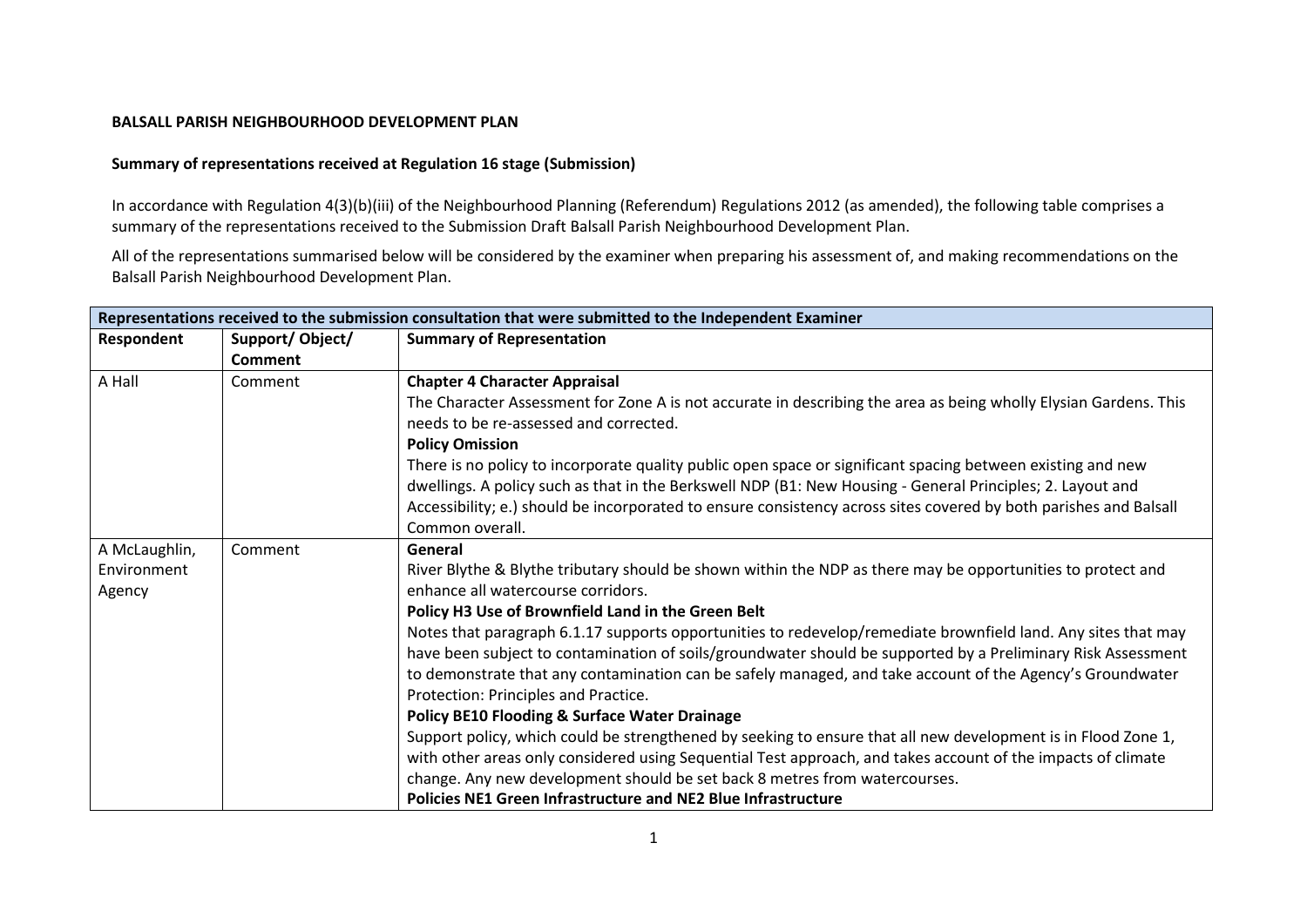|                         |                     | Support policies and welcome recognition of importance of green/blue infrastructure.                                |
|-------------------------|---------------------|---------------------------------------------------------------------------------------------------------------------|
| <b>Berkswell Parish</b> | Support / Objection | General                                                                                                             |
| Council                 |                     | Welcomes NDP and supports in general, other than for two areas.                                                     |
|                         |                     | <b>Introduction</b>                                                                                                 |
|                         |                     | Object to the statement in paragraph 1.5 about joint NDP work by a group of residents as it is factually incorrect, |
|                         |                     | as the steering committee was an advisory committee of both Parish Councils, which should be deleted.               |
|                         |                     | <b>Community Aspiration CA2 Village Centre Road Safety &amp; Parking Improvements</b>                               |
|                         |                     | Object to proposals, which should be deleted from NDP, as part of the Balsall Common centre and land subject to     |
|                         |                     | the proposals is within Berkswell Parish, the proposals are likely to cause damage to businesses within Berkswell   |
|                         |                     | Parish and difficulties with road layouts at the junctions of Green Lane and Meeting House Lane with Station Road,  |
|                         |                     | in Berkswell Parish. Berkswell Parish Council was not consulted. The statement in the summary of consultation       |
|                         |                     | responses about membership of Berkswell Parish Council is false, as there was no appointed representative on the    |
|                         |                     | village centre working group.                                                                                       |
| C Langton               | Comment             | <b>Chapter 4 Character Appraisal</b>                                                                                |
|                         |                     | The Character Assessment for Zone A is not accurate in describing the area as being wholly Elysian Gardens. This    |
|                         |                     | needs to be re-assessed and corrected.                                                                              |
|                         |                     | <b>Policy Omission</b>                                                                                              |
|                         |                     | There is no policy to incorporate quality public open space or significant spacing between existing and new         |
|                         |                     | dwellings. A policy such as that in the Berkswell NDP (B1: New Housing - General Principles; 2. Layout and          |
|                         |                     | Accessibility; e.) should be incorporated to ensure consistency across sites covered by both parishes and Balsall   |
|                         |                     | Common overall.                                                                                                     |
| C Townend,              | Support             | General                                                                                                             |
| Highways                |                     | Supportive of the commitment to sustainable development principles in the NDP. Confirm that the NDP does not        |
| England                 |                     | raise any matters of particular concern in relation to the safe operation and functionality of the Strategic Road   |
|                         |                     | Network.                                                                                                            |
| C Brittain              | Comment             | <b>Chapter 4 Character Appraisal</b>                                                                                |
|                         |                     | The Character Assessment for Zone A is not accurate in describing the area as being wholly Elysian Gardens. This    |
|                         |                     | needs to be re-assessed and corrected.                                                                              |
|                         |                     | <b>Policy Omission</b>                                                                                              |
|                         |                     | There is no policy to incorporate quality public open space or significant spacing between existing and new         |
|                         |                     | dwellings. A policy such as that in the Berkswell NDP (B1: New Housing - General Principles; 2. Layout and          |
|                         |                     | Accessibility; e.) should be incorporated to ensure consistency across sites covered by both parishes and Balsall   |
|                         |                     | Common overall.                                                                                                     |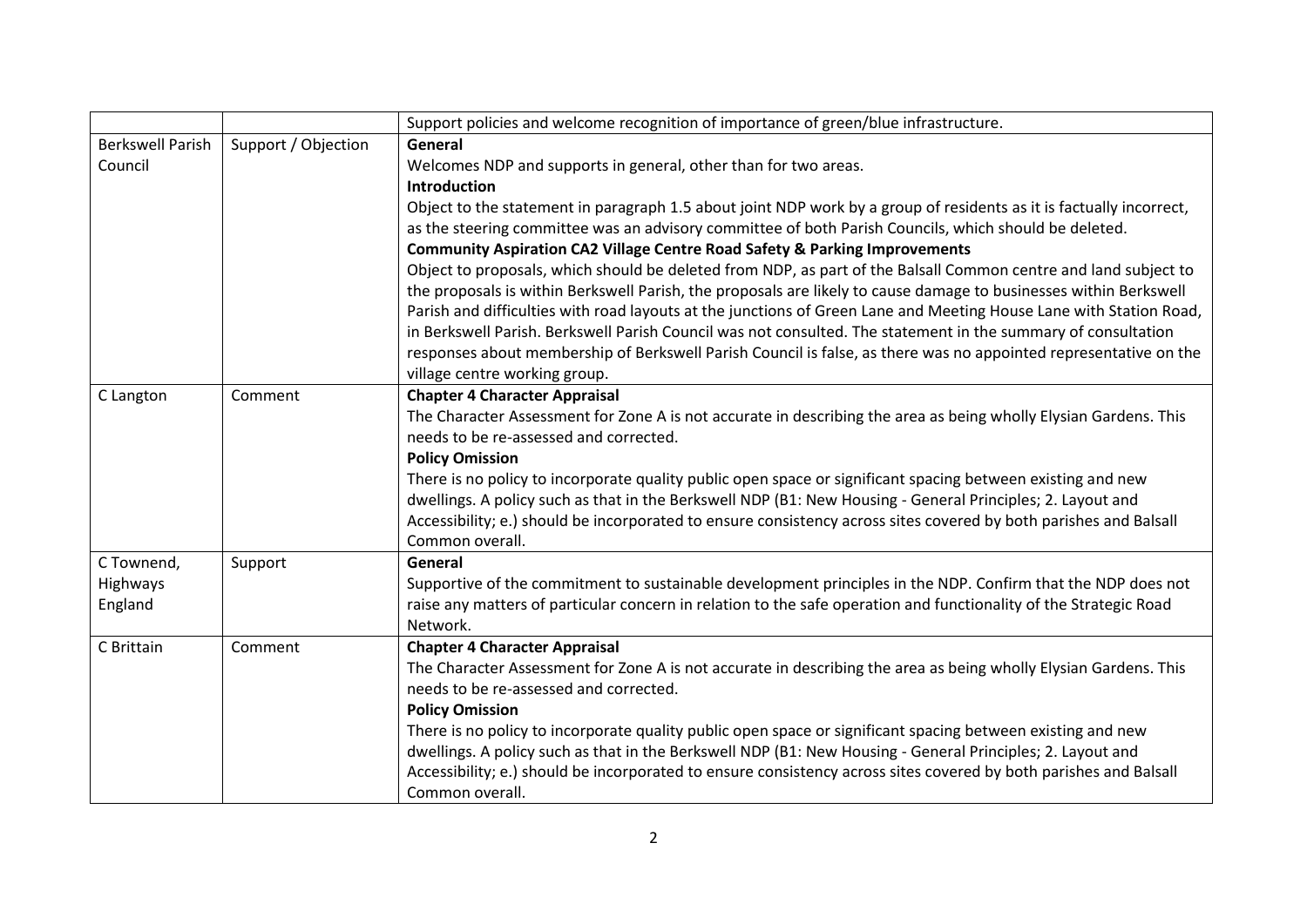| <b>Councillor K</b> | Support           | General                                                                                                             |
|---------------------|-------------------|---------------------------------------------------------------------------------------------------------------------|
| Allsopp             |                   | Support the objectives of the NDP.                                                                                  |
| Councillor T        | Support           | General                                                                                                             |
| <b>Dicicco</b>      |                   | Support the objectives of the NDP to protect local character through thoughtful, well-planned and appropriate       |
|                     |                   | housing development, particularly defensible boundaries, appropriate housing, more walking and cycling              |
|                     |                   | infrastructure, more renewable energy provision, enhancement of green infrastructure, village centre proposals      |
|                     |                   | and phased development of High Speed 2 and major housing.                                                           |
| Coal Authority      | No Comment        |                                                                                                                     |
| C Taylor            | Comment           | <b>Chapter 4 Character Appraisal</b>                                                                                |
|                     |                   | The Character Assessment for Zone A is not accurate in describing the area as being wholly Elysian Gardens. This    |
|                     |                   | needs to be re-assessed and corrected.                                                                              |
|                     |                   | <b>Policy Omission</b>                                                                                              |
|                     |                   | There is no policy to incorporate quality public open space or significant spacing between existing and new         |
|                     |                   | dwellings. A policy such as that in the Berkswell NDP (B1: New Housing - General Principles; 2. Layout and          |
|                     |                   | Accessibility; e.) should be incorporated to ensure consistency across sites covered by both parishes and Balsall   |
|                     |                   | Common overall.                                                                                                     |
| D Ellis             | Comment / Support | <b>Vision and Aspirations</b>                                                                                       |
|                     |                   | Do not agree with proposal in paragraph 5.12 for shared space in the village centre, parking could be resolved by a |
|                     |                   | multi-storey car park on the library car park. Welcome proposal in paragraph 5.16 for bypass, justified by growth   |
|                     |                   | in traffic beyond pre-motorway levels.                                                                              |
|                     |                   | Policy H8 Walking & Cycling Infrastructure in Housing & Commercial Developments                                     |
|                     |                   | Reservations about cycle lanes on A452 unless bypass is in place, given traffic levels.                             |
|                     |                   | Policies BE2 Replacement Dwellings & BE9 Local Parking Standards                                                    |
|                     |                   | Fully support intentions.                                                                                           |
|                     |                   | <b>Community Aspiration CA6 Improved Public Transport</b>                                                           |
|                     |                   | Welcome, as village poorly served by local transport in evenings and at weekends.                                   |
| D Barnes,           | Comment           | General                                                                                                             |
| Richborough         |                   | More clarity on terminology such as major development required.                                                     |
| Estates             |                   | <b>Community Aspiration CA1 New Homes</b>                                                                           |
|                     |                   | Should be deleted as no specific evidence produced to support claim and would prevent delivery of much needed       |
|                     |                   | new homes until later in Plan period. Counter view that would lead to considerably longer period of delivery        |
|                     |                   | traffic. A Construction & Environmental Management Plan can be agreed between LPA and developer to address          |
|                     |                   | concerns.                                                                                                           |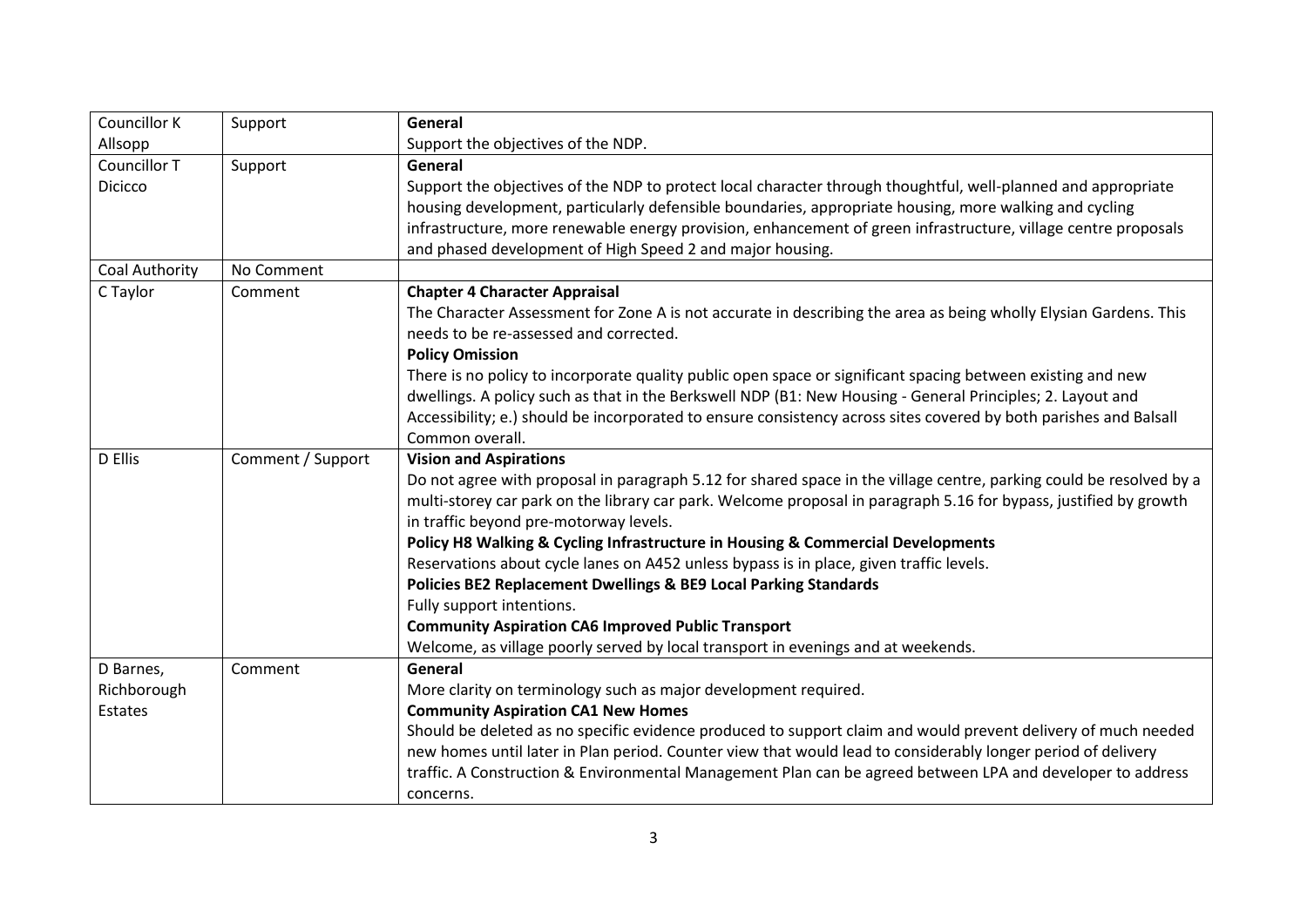| <b>Policy H6 Housing Mix</b>                                                                                       |
|--------------------------------------------------------------------------------------------------------------------|
| Welcome flexibility within policy which should allow for appropriate responses to site circumstances, although     |
| prescriptive requirement for bungalows should be aspiration not policy, as there may not be market demand.         |
| Policy H8 Walking & Cycling Infrastructure in Housing & Commercial Developments                                    |
| Support encouragement for walking and cycling, but design of infrastructure will need to reflect appropriate       |
| standards, and inappropriate to incorporate different standards/requirements. Focus should be on improving         |
| existing routes rather than new routes outside development sites, and requires clarity in drafting.                |
| Policies BE3 Design & BE4 Responding to Local Character                                                            |
| Policies should recognise need on larger housing schemes to deliver high quality with own character that fits into |
| surroundings, reflecting housing mix requirements and density, rather than perpetuating existing character that    |
| might be inappropriate.                                                                                            |
| <b>Policy BE5 Design Review Panels</b>                                                                             |
| Threshold for use of Panels should be much higher, circa 150 dwellings/5 hectares in line with NPPF requirement    |
| that should be for significant projects.                                                                           |
| <b>Policy BE6 Heritage Assets</b>                                                                                  |
| Largely unnecessary as duplicates national and local policy, should focus on Temple Balsall heritage asset and     |
| reflect paragraphs 196/197 of NPPF.                                                                                |
| <b>Policy BE7 Renewable Energy</b>                                                                                 |
| Welcome comments on high energy efficient buildings, as PV panels not always aesthetically pleasing.               |
| <b>Policy BE8 Highway Safety</b>                                                                                   |
| Should echo paragraph 108 on NPPF which refers to significant impacts on transport network and ability to          |
| mitigate to an acceptable degree.                                                                                  |
| <b>Policy BE9 Local Parking Standards</b>                                                                          |
| No evidence to review to determine robustness of survey, and unclear how other evidence identified in NPPF have    |
| been considered, so should be deleted. Standard is excessive and will be profligate use of land and hard surfacing |
| of curtilages.                                                                                                     |
| Wording on provision of electric charging points should recognise need for flexibility for communal parking for    |
| some flatted developments.                                                                                         |
| <b>Policy ECON1 Superfast Broadband</b>                                                                            |
| Changes in delivery over Plan period likely so flexibility in policy required.                                     |
| <b>Policy ECON2 Home Working</b>                                                                                   |
| Welcome encouragement for home working rather than requirement.                                                    |
| <b>Policy COM4 Encouraging Walking and Cycling</b>                                                                 |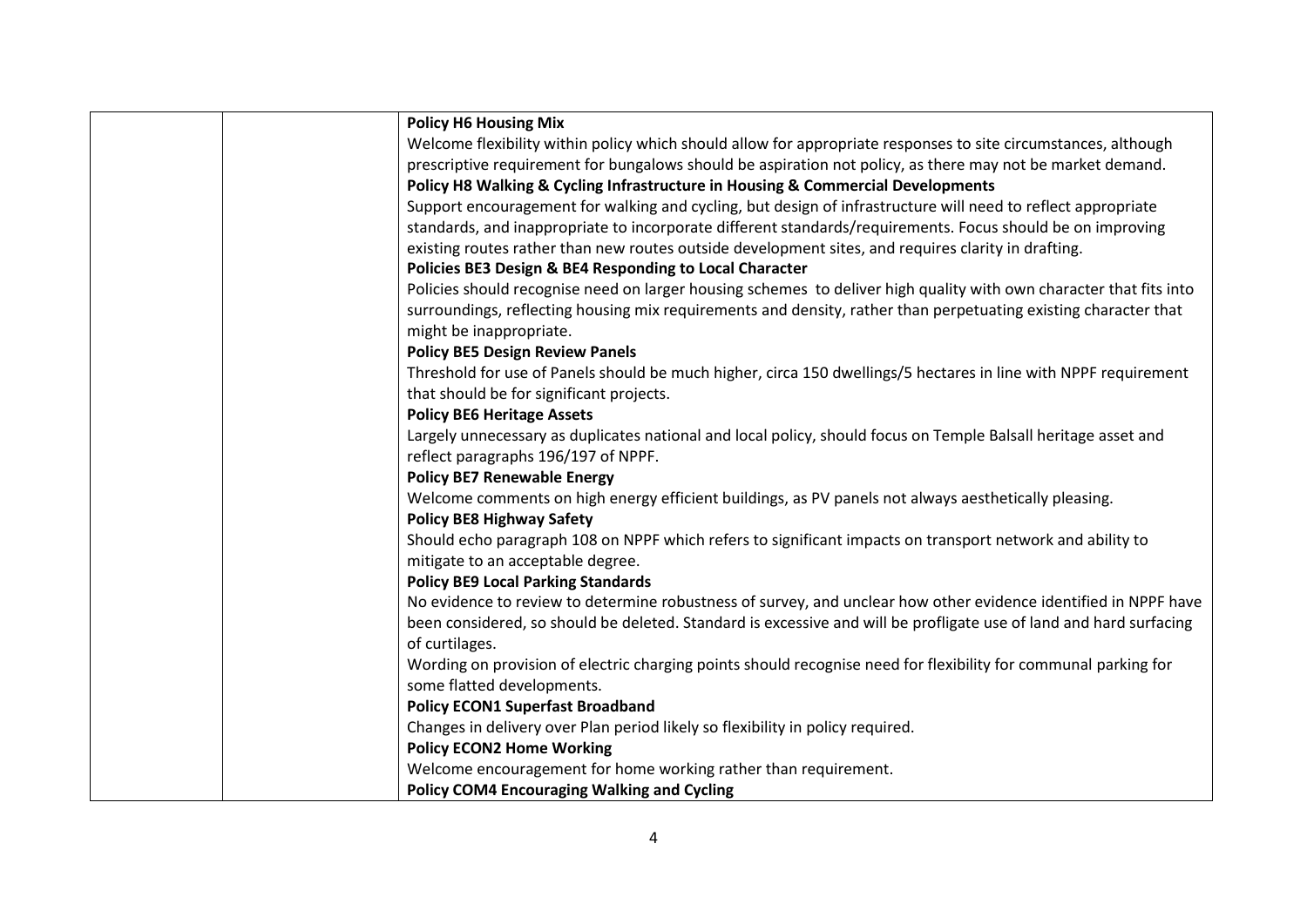|               |         | Second sentence of paragraph 2 should be deleted as currently unclear as basis for resisting proposals, and policy |
|---------------|---------|--------------------------------------------------------------------------------------------------------------------|
|               |         | redrafted to require use of reasonable measures to promote walking and cycling.                                    |
|               |         | <b>Policy NE1 Green Infrastructure</b>                                                                             |
|               |         | Quantum and types of trees should be matter for landscaping scheme rather than arbitrary requirement related to    |
|               |         | parking spaces or floorspace. Paragraph 2 needs redrafting to recognise requirements of British Standards.         |
|               |         | <b>Policy NE5 Minimising Pollution</b>                                                                             |
|               |         | Unclear how unacceptable levels of pollution can be quantified and applied.                                        |
| D Bell        | Support | General                                                                                                            |
|               |         | Plan seems to be a very extensive and comprehensive study reflecting the views of local residents with a view to   |
|               |         | preserving the pleasant qualities of the existing settlement. New development should reflect local character,      |
|               |         | provide adequate parking, avoid cramming, utilise brown or partly brown field land and not enlarge village in all  |
|               |         | directions. Areas south of Kelsey Lane and beyond Balsall Street East are too far from station/shops for housing.  |
| D Harvey      | Comment | <b>Chapter 4 Character Appraisal</b>                                                                               |
|               |         | The Character Assessment for Zone A is not accurate in describing the area as being wholly Elysian Gardens. This   |
|               |         | needs to be re-assessed and corrected.                                                                             |
|               |         | <b>Policy Omission</b>                                                                                             |
|               |         | There is no policy to incorporate quality public open space or significant spacing between existing and new        |
|               |         | dwellings. A policy such as that in the Berkswell NDP (B1: New Housing - General Principles; 2. Layout and         |
|               |         | Accessibility; e.) should be incorporated to ensure consistency across sites covered by both parishes and Balsall  |
|               |         | Common overall.                                                                                                    |
| David Langton | Comment | <b>Chapter 4 Character Appraisal</b>                                                                               |
|               |         | The Character Assessment for Zone A is not accurate in describing the area as being wholly Elysian Gardens. This   |
|               |         | needs to be re-assessed and corrected.                                                                             |
|               |         | <b>Policy Omission</b>                                                                                             |
|               |         | There is no policy to incorporate quality public open space or significant spacing between existing and new        |
|               |         | dwellings. A policy such as that in the Berkswell NDP (B1: New Housing - General Principles; 2. Layout and         |
|               |         | Accessibility; e.) should be incorporated to ensure consistency across sites covered by both parishes and Balsall  |
|               |         | Common overall.                                                                                                    |
| Diane Langton | Comment | <b>Chapter 4 Character Appraisal</b>                                                                               |
|               |         | The Character Assessment for Zone A is not accurate in describing the area as being wholly Elysian Gardens. This   |
|               |         | needs to be re-assessed and corrected.                                                                             |
|               |         | <b>Policy Omission</b>                                                                                             |
|               |         | There is no policy to incorporate quality public open space or significant spacing between existing and new        |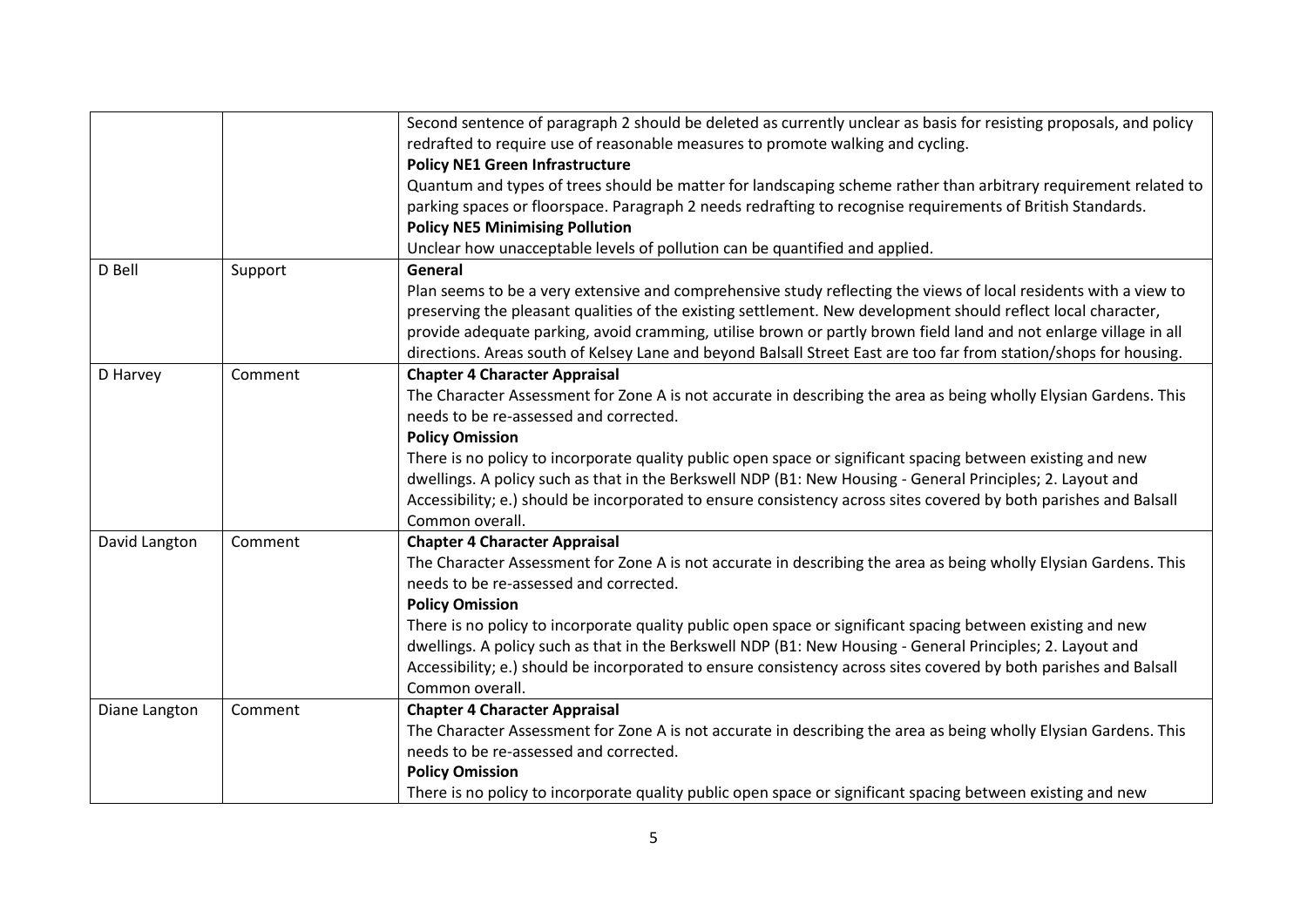|                  |         | dwellings. A policy such as that in the Berkswell NDP (B1: New Housing - General Principles; 2. Layout and<br>Accessibility; e.) should be incorporated to ensure consistency across sites covered by both parishes and Balsall |
|------------------|---------|---------------------------------------------------------------------------------------------------------------------------------------------------------------------------------------------------------------------------------|
|                  |         | Common overall.                                                                                                                                                                                                                 |
| Dr I & M Beasley | Comment | <b>Chapter 4 Character Appraisal</b>                                                                                                                                                                                            |
|                  |         | The Character Assessment for Zone A is not accurate in describing the area as being wholly Elysian Gardens. This                                                                                                                |
|                  |         | needs to be re-assessed and corrected.                                                                                                                                                                                          |
|                  |         | <b>Policy Omission</b>                                                                                                                                                                                                          |
|                  |         | There is no policy to incorporate quality public open space or significant spacing between existing and new                                                                                                                     |
|                  |         | dwellings. A policy such as that in the Berkswell NDP (B1: New Housing - General Principles; 2. Layout and                                                                                                                      |
|                  |         | Accessibility; e.) should be incorporated to ensure consistency across sites covered by both parishes and Balsall                                                                                                               |
|                  |         | Common overall.                                                                                                                                                                                                                 |
| F Wheeler        | Comment | General                                                                                                                                                                                                                         |
|                  |         | Support policies that protect residents from change to character of area.                                                                                                                                                       |
|                  |         | Introduction                                                                                                                                                                                                                    |
|                  |         | Disingenuous to imply that Berkswell Parish Council unwilling to cooperate in a joint NDP, as it was Balsall Parish                                                                                                             |
|                  |         | Council that withdrew support.                                                                                                                                                                                                  |
|                  |         | <b>Process Overview</b>                                                                                                                                                                                                         |
|                  |         | Paragraph 2.13 incorrect as Berkswell Parish Council not invited to participate in village centre working group.                                                                                                                |
|                  |         | <b>Balsall Parish Today</b>                                                                                                                                                                                                     |
|                  |         | The station only provides 2 trains per hour in each direction with a 20 and 40 minute gap, and the car parking                                                                                                                  |
|                  |         | facilities are inadequate, forcing commuters to park on local roads.                                                                                                                                                            |
|                  |         | Vision & Aspirations and Built Environment Strategic Objective                                                                                                                                                                  |
|                  |         | Traffic surveys and predictions required before consideration of a bypass, and if necessary, it should be on                                                                                                                    |
|                  |         | western side of Balsall Common to avoid worsening congestion around the station.                                                                                                                                                |
|                  |         | <b>Community Aspiration CA2 Village Centre Road Safety &amp; Parking Improvements</b>                                                                                                                                           |
|                  |         | Agree principle, but needs rethink, as illustrative plans not feasible unless all traffic removed from village centre,                                                                                                          |
|                  |         | and pedestrians could be at risk. SMBC should take lead on this with input from both Parish Councils.                                                                                                                           |
|                  |         | <b>Community Aspiration CA3 Village Bypass</b>                                                                                                                                                                                  |
|                  |         | Traffic surveys and predictions required before consideration of a bypass, and if necessary, it should be on                                                                                                                    |
|                  |         | western side of Balsall Common to avoid worsening congestion around the station.                                                                                                                                                |
| G Wheeler        | Comment | General                                                                                                                                                                                                                         |
|                  |         | Support all policies which are typical of NDPs and appear uncontroversial.                                                                                                                                                      |
|                  |         | <b>Community Aspiration CA2 Village Centre Road Safety &amp; Parking Improvements</b>                                                                                                                                           |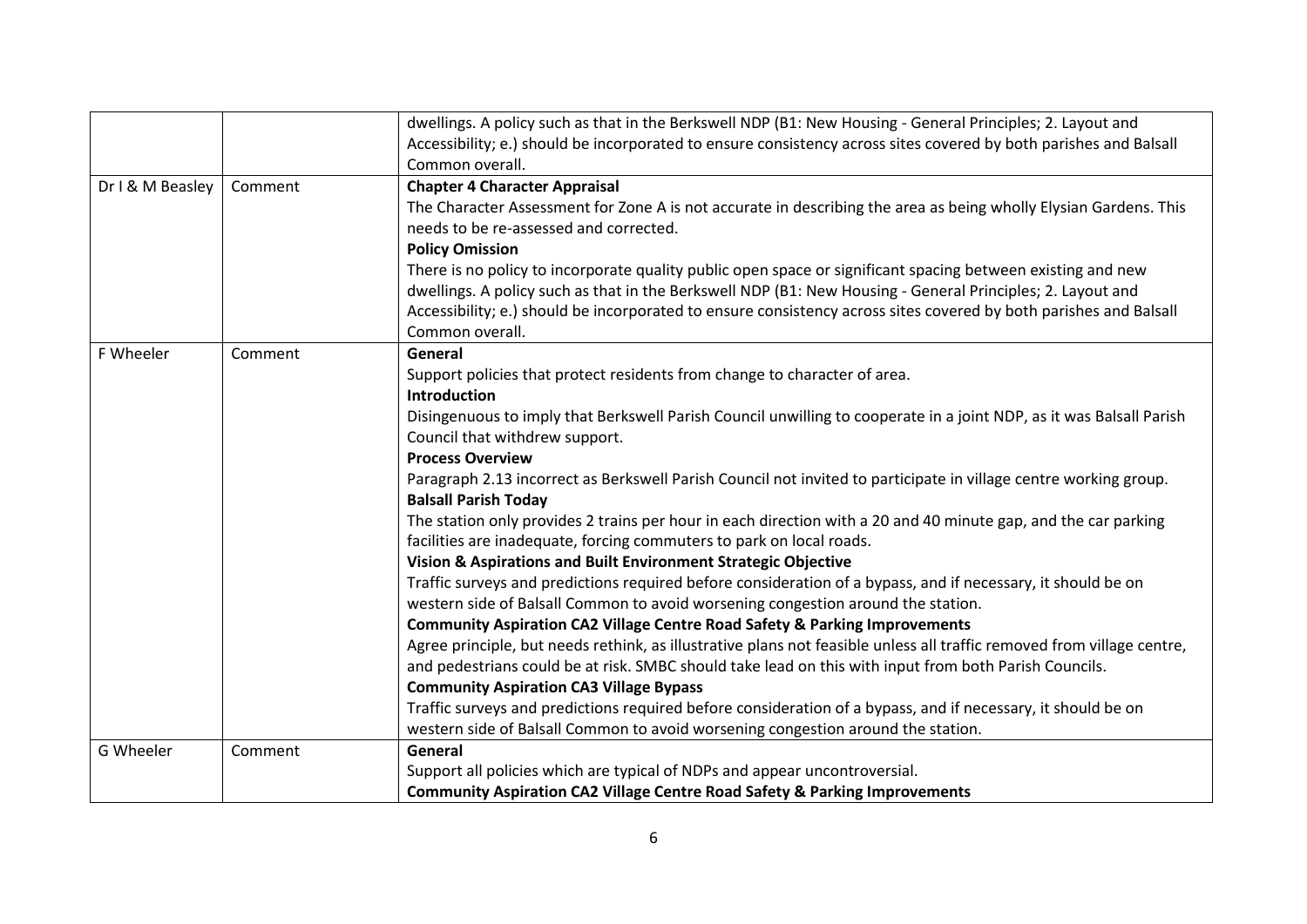|                  |         | Proposal is impractical, would not achieve its objectives and does not appear to be based on traffic/highway         |
|------------------|---------|----------------------------------------------------------------------------------------------------------------------|
|                  |         | survey. Includes land within Berkswell Parish and has not been agreed or subject to input from Berkswell Parish      |
|                  |         | Council. NDP cannot solve issue of growth impacts, SMBC must take lead on this with consideration of new centre.     |
|                  |         | <b>Community Aspiration CA3 Village Bypass</b>                                                                       |
|                  |         | Do not accept that bypass required as no evidence provided. Possible eastern route suggested in Draft Local Plan     |
|                  |         | which could release unacceptable amount of Green Belt. If necessary, a bypass on the western side of Balsall         |
|                  |         | Common should be investigated. No mention of A46 Relief Road proposal, which would affect bypass, and no             |
|                  |         | evidence HS2 has been consulted on or agreed.                                                                        |
| H Winkler, Tyler | Comment | General                                                                                                              |
| Parkes on behalf |         | Welcome changes from previous iteration of NDP, particularly inclusion of need to promote safe communities in        |
| of the Chief     |         | Vision and additional text in paragraph 6.2.18 to Policy BE3 Design.                                                 |
| Constable of     |         | <b>Policy BE6 Heritage Assets</b>                                                                                    |
| <b>WM Police</b> |         | Wording of policy or supporting text should be amended to consider crime and safety issues, 'in appropriate          |
|                  |         | circumstances, favourable consideration will be given to the use of approved 'alternative' materials to replace      |
|                  |         | building materials and artefacts stolen from buildings of historic importance to reduce crime and fear of crime'.    |
|                  |         | <b>Policy COM3 Local Services</b>                                                                                    |
|                  |         | Formally request that wording of policy/supporting text is strengthened to conform with NPPG and support             |
|                  |         | infrastructure provision, as follows. 'The timely provision of infrastructure will be required to support new and    |
|                  |         | existing development financed in part, or fully, by funds from CIL and/or S106 agreements. This would include        |
|                  |         | contributions towards Police infrastructure necessary to maintain and improve safety and security to achieve         |
|                  |         | sustainable development growth'. It is essential for maintenance of current service levels that maintaining and      |
|                  |         | improving Police infrastructure is supported from these funding sources.                                             |
| H Blake          | Comment | <b>Community Aspiration CA3 Village Bypass Road</b>                                                                  |
|                  |         | Balsall Common needs a by pass not half of one.                                                                      |
|                  |         | <b>Policy H7 General &amp; Specialist Accommodation</b>                                                              |
|                  |         | There is also a demand for luxury apartments to entice elderly folk living in large houses to downsize. These should |
|                  |         | be centrally located and offer lift facility.                                                                        |
| J Langton        | Comment | <b>Chapter 4 Character Appraisal</b>                                                                                 |
|                  |         | The Character Assessment for Zone A is not accurate in describing the area as being wholly Elysian Gardens. This     |
|                  |         | needs to be re-assessed and corrected.                                                                               |
|                  |         | <b>Policy Omission</b>                                                                                               |
|                  |         | There is no policy to incorporate quality public open space or significant spacing between existing and new          |
|                  |         | dwellings. A policy such as that in the Berkswell NDP (B1: New Housing - General Principles; 2. Layout and           |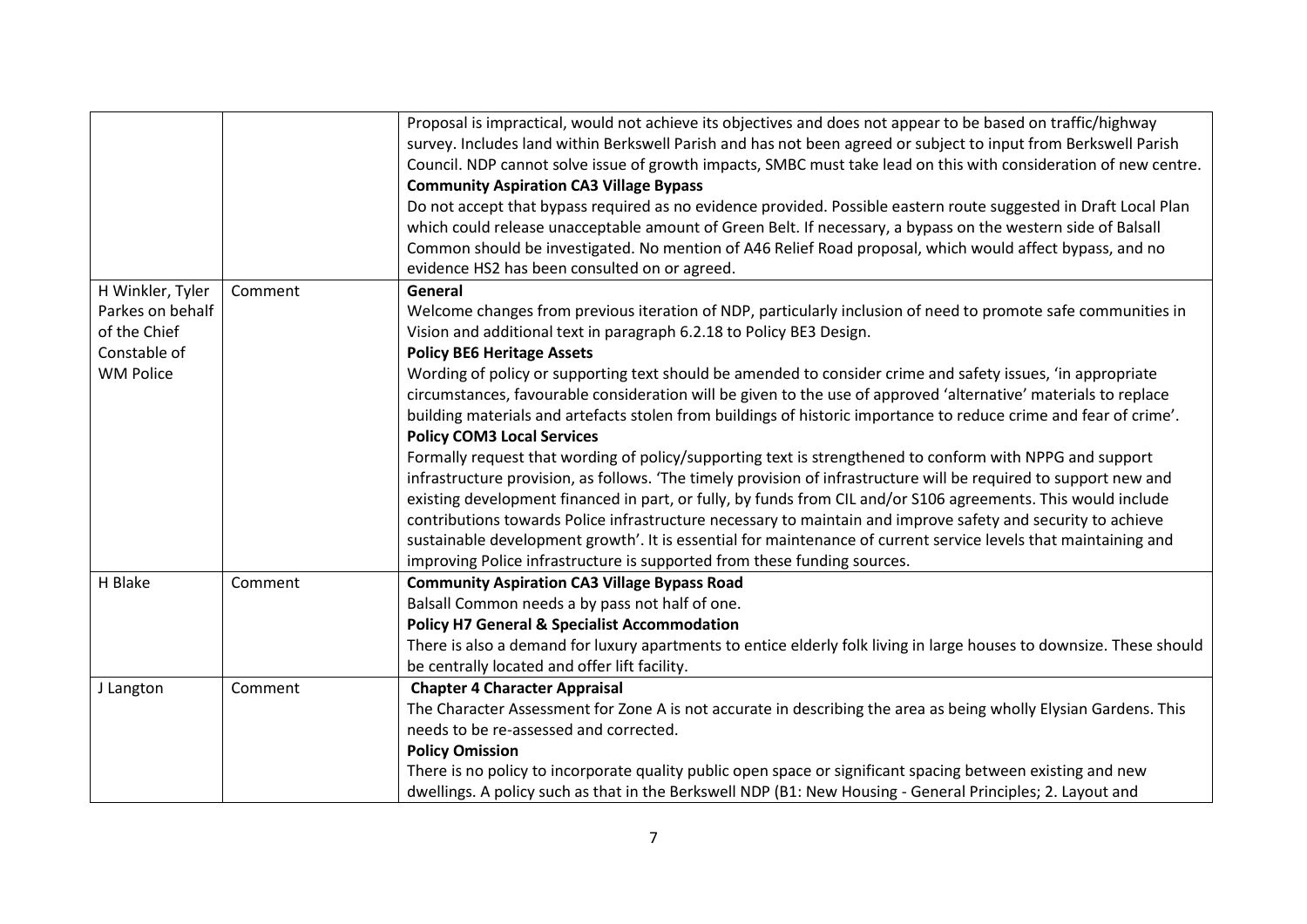|          |         | Accessibility; e.) should be incorporated to ensure consistency across sites covered by both parishes and Balsall             |
|----------|---------|-------------------------------------------------------------------------------------------------------------------------------|
|          |         | Common overall.                                                                                                               |
| J Cairns | Comment | General                                                                                                                       |
|          |         | Broadly supportive, but too much emphasis on findings of household survey and significant repetition. More                    |
|          |         | thought required on mechanisms to achieve policy objectives, whether they are realistic and achievable, key                   |
|          |         | priorities and how to protect the green belt or mitigate its loss.                                                            |
|          |         | <b>Overview</b>                                                                                                               |
|          |         | Statement in paragraph 2.13 re village centre working group is misleading as it failed to involve Berkswell Parish            |
|          |         | Council.                                                                                                                      |
|          |         | <b>Balsall Parish Today</b>                                                                                                   |
|          |         | The paragraphs (3.22 to 3.24) on community facilities ignores organisations based in Berkswell Parish with                    |
|          |         | members in Balsall Parish area as these are shared by the wider community.                                                    |
|          |         | Whilst paragraph 3.25 rightly identifies Willow and Grange Parks, the other spaces are small with limited value and           |
|          |         | are not destinations in their own right.                                                                                      |
|          |         | <b>Character Appraisal</b>                                                                                                    |
|          |         | Kelsey Lane traffic lights are 3 way not 4 way as stated in paragraph 4.12.                                                   |
|          |         | <b>Vision &amp; Aspirations</b>                                                                                               |
|          |         | Paragraph 5.3 should take a more critical approach to emerging Draft Local Plan housing proposals and recognise               |
|          |         | Balsall Common as a functioning community overlapping Parish boundaries.                                                      |
|          |         | Fully agree that major shift in SMBC aspirations for Balsall Common centre as set out in paragraphs 5.12 to 5.14<br>required. |
|          |         | <b>Community Aspiration CA2 Village Centre Road Safety &amp; Parking Improvements</b>                                         |
|          |         | Applaud principle, but shared space approach potentially dangerous with conflict of through traffic to station and            |
|          |         | beyond. Requires significant input from SMBC.                                                                                 |
|          |         | <b>Community Aspiration CA3 Village Bypass</b>                                                                                |
|          |         | Lacks evidence on need for bypass and options for location, although Parish Council should have clear view and                |
|          |         | should be tested.                                                                                                             |
|          |         | <b>Future Housing Development</b>                                                                                             |
|          |         | The strategic objective indicates that Parish Council unwilling to challenge and comment on future Local Plan                 |
|          |         | Review housing proposals.                                                                                                     |
|          |         | <b>Policy H1 Built-up Area Boundary</b>                                                                                       |
|          |         | The policy and paragraph 6.1.4 suggest that no housing incursions in the green belt are anticipated which appears             |
|          |         | to be inconsistent with the emerging Draft Local Plan proposals. Parish Council should set out strategy regarding             |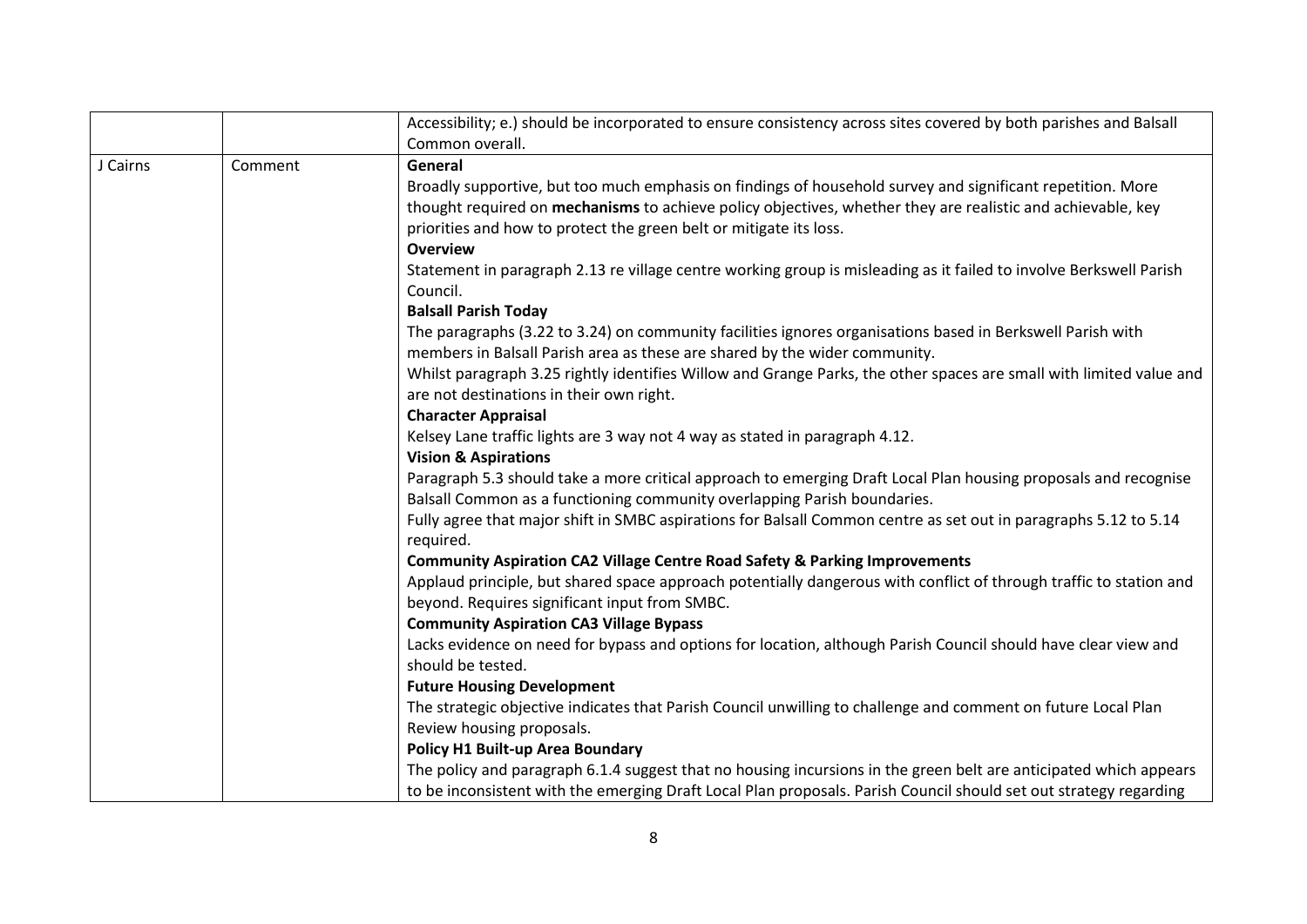|                      |         | loss of green belt.                                                                                                    |
|----------------------|---------|------------------------------------------------------------------------------------------------------------------------|
| J Day, Tyler         | Comment | <b>Future Housing Development</b>                                                                                      |
| Parkes on behalf     |         | Welcome recognition of Trevallion Stud site as a proposed allocation in the emerging Draft Local Plan in paragraph     |
| of the               |         | 1.19, Strategic Objective 1 and paragraph 6.1.2, and agree approach omitting plans of some of the DLP Sites.           |
| Landowners at        |         | Suggest that it is made clear that this will involve alteration to the green belt boundary.                            |
| <b>Wootton Green</b> |         | Policy H1 Built-up Area Boundary                                                                                       |
| Lane                 |         | Whilst the rewording from the previous iteration of the NDP has excluded reference to emerging housing                 |
|                      |         | proposals, the policy is not consistent with paragraphs 79, 145 or 146 of the NPPF in relation to development in       |
|                      |         | the countryside/green belt and should be reworded accordingly.                                                         |
|                      |         | Policies H2 Infill within Built-up Area Boundary and H4 Use of Garden Land                                             |
|                      |         | Taken together these policies appear to restrict development within the built-up area to infill development, and       |
|                      |         | criteria a) and b) of Policy H4 are unduly prescriptive and should be deleted.                                         |
|                      |         | Policy H3 Use of Brownfield Land in the Green Belt                                                                     |
|                      |         | Should be reworded to exclude accessibility criterion, which is ambiguous, and focus on criteria in paragraph 145      |
|                      |         | of the NPPF.                                                                                                           |
|                      |         | <b>Policy H6 Housing Mix</b>                                                                                           |
|                      |         | Policy is too prescriptive and fails to take account of viability/land take issues associated with bungalows which are |
|                      |         | not exclusively occupied by older people downsizing. First sentence of second paragraph should be deleted.             |
|                      |         | <b>Policy BE2 Replacement Dwellings</b>                                                                                |
|                      |         | Does not differentiate policy between dwellings inside or beyond the proposed built-up area boundary and overly        |
|                      |         | prescriptive. Suggest delete first sentence and criteria a), c) and e).                                                |
|                      |         | <b>Policy BE5 Design Review Panels</b>                                                                                 |
|                      |         | Policy is too prescriptive and places unnecessary burdens on small and medium sized developments, so should be         |
|                      |         | deleted.                                                                                                               |
|                      |         | <b>Policy NE5 Minimising Pollution</b>                                                                                 |
|                      |         | Welcome revision to wording from previous iteration of NDP, which avoids the potential for sterilising Trevallion      |
|                      |         | Stud due to noise considerations.                                                                                      |
| L Sawyer             | Comment | <b>Chapter 4 Character Appraisal</b>                                                                                   |
|                      |         | The Character Assessment for Zone A is not accurate in describing the area as being wholly Elysian Gardens. This       |
|                      |         | needs to be re-assessed and corrected.                                                                                 |
|                      |         | <b>Policy Omission</b>                                                                                                 |
|                      |         | There is no policy to incorporate quality public open space or significant spacing between existing and new            |
|                      |         | dwellings. A policy such as that in the Berkswell NDP (B1: New Housing - General Principles; 2. Layout and             |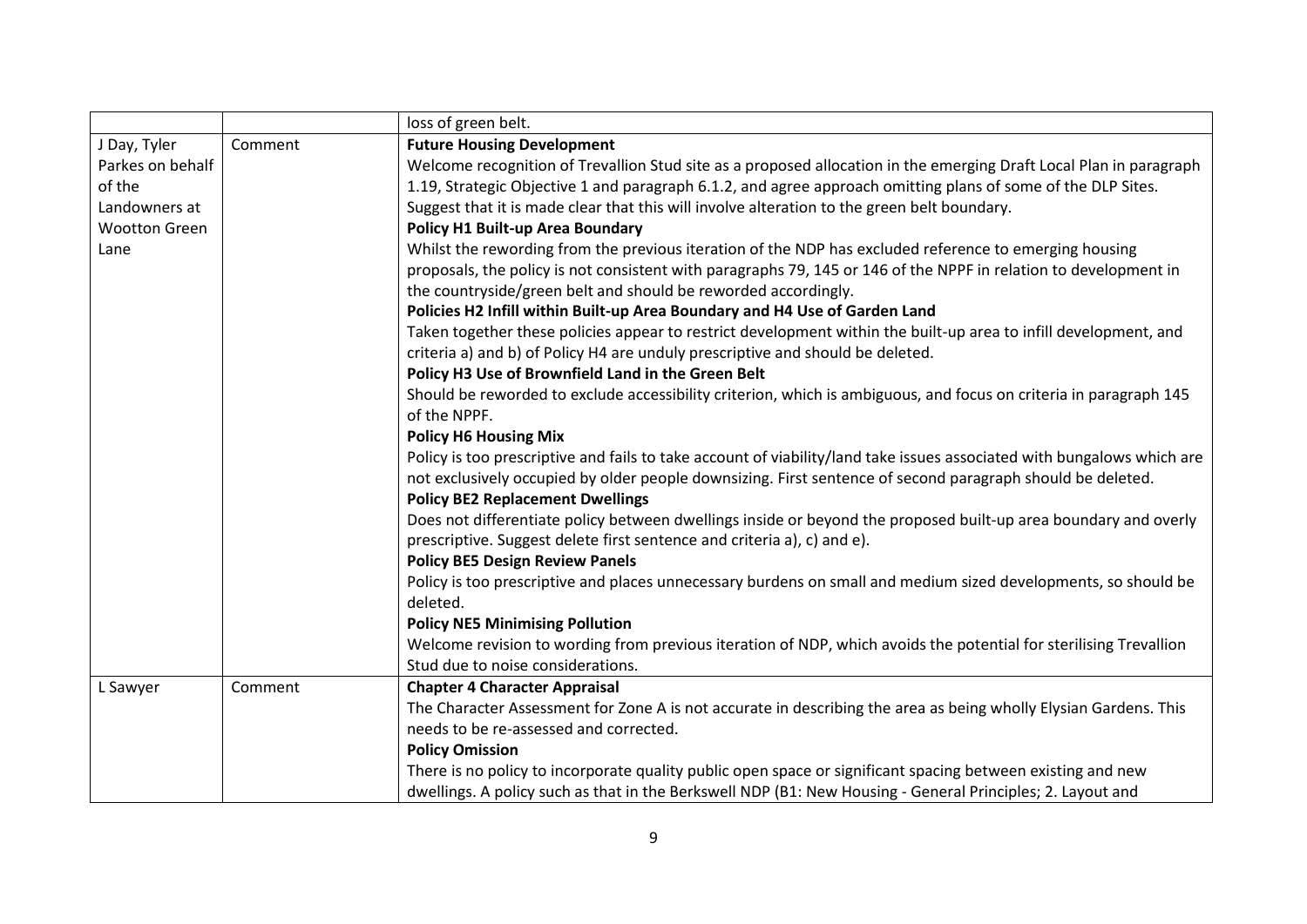|          |         | Accessibility; e.) should be incorporated to ensure consistency across sites covered by both parishes and Balsall   |
|----------|---------|---------------------------------------------------------------------------------------------------------------------|
|          |         | Common overall.                                                                                                     |
| L Fenn   | Comment | <b>Chapter 4 Character Appraisal</b>                                                                                |
|          |         | The Character Assessment for Zone A is not accurate in describing the area as being wholly Elysian Gardens. This    |
|          |         | needs to be re-assessed and corrected.                                                                              |
|          |         | <b>Policy Omission</b>                                                                                              |
|          |         | There is no policy to incorporate quality public open space or significant spacing between existing and new         |
|          |         | dwellings. A policy such as that in the Berkswell NDP (B1: New Housing - General Principles; 2. Layout and          |
|          |         | Accessibility; e.) should be incorporated to ensure consistency across sites covered by both parishes and Balsall   |
|          |         | Common overall.                                                                                                     |
| M Keeley | Comment | General                                                                                                             |
|          |         | There are significant errors relating to Meer End, Fen End and Temple Balsall. Oakley is part of Fen End not a      |
|          |         | separate entity (see references in paragraphs 1.14, 3.3, 4.13 to 4.15, 5.3, Community Aspiration CA6). Paragraphs   |
|          |         | 3.9, 4.13 and 6.2.1 contain references to many or a high proportion of farms, which is misleading as many are no    |
|          |         | longer working farms.                                                                                               |
|          |         | <b>Overview</b>                                                                                                     |
|          |         | This section references public engagement, which was lacking in rural areas.                                        |
|          |         | <b>Balsall Parish Today</b>                                                                                         |
|          |         | Section 3 on Employment omits the groups of businesses on Table Oak Lane, and paragraph 3.26 is misleading as       |
|          |         | Harry Williams is buried in Temple Balsall cemetery.                                                                |
|          |         | <b>Character Appraisal</b>                                                                                          |
|          |         | Paragraph 4.13 indicates that Fen End is Zone P which is wrong as the centre of Fen End is at the crossroads of Fen |
|          |         | End Road and Oldwich Lane East.                                                                                     |
|          |         | There is an error in the Character Assessment Zone P Landmarks which should read Fen End Lodge, and in Zone R       |
|          |         | Landmarks which includes Balsall Cottage Farmhouse and Barn at Balsall Cottage Farm which do not exist.             |
|          |         | <b>Policy BE6 Heritage Assets</b>                                                                                   |
|          |         | The Temple Balsall Conservation Area Boundary map is out of date, as the Vicarage is now a Care Facility for the    |
|          |         | Elderly.                                                                                                            |
|          |         | Policies ECON2 Home Working and ECON3 Encouraging Local Business & Employment                                       |
|          |         | Neither policy nor supporting text includes reference to farming.                                                   |
| M Tattum | Comment | General                                                                                                             |
|          |         | Support the policies and aspirations. Evidence based research is extensive and clearly referenced to policies and   |
|          |         | includes a household survey completed by nearly 40% of households in Balsall Parish and all households in the       |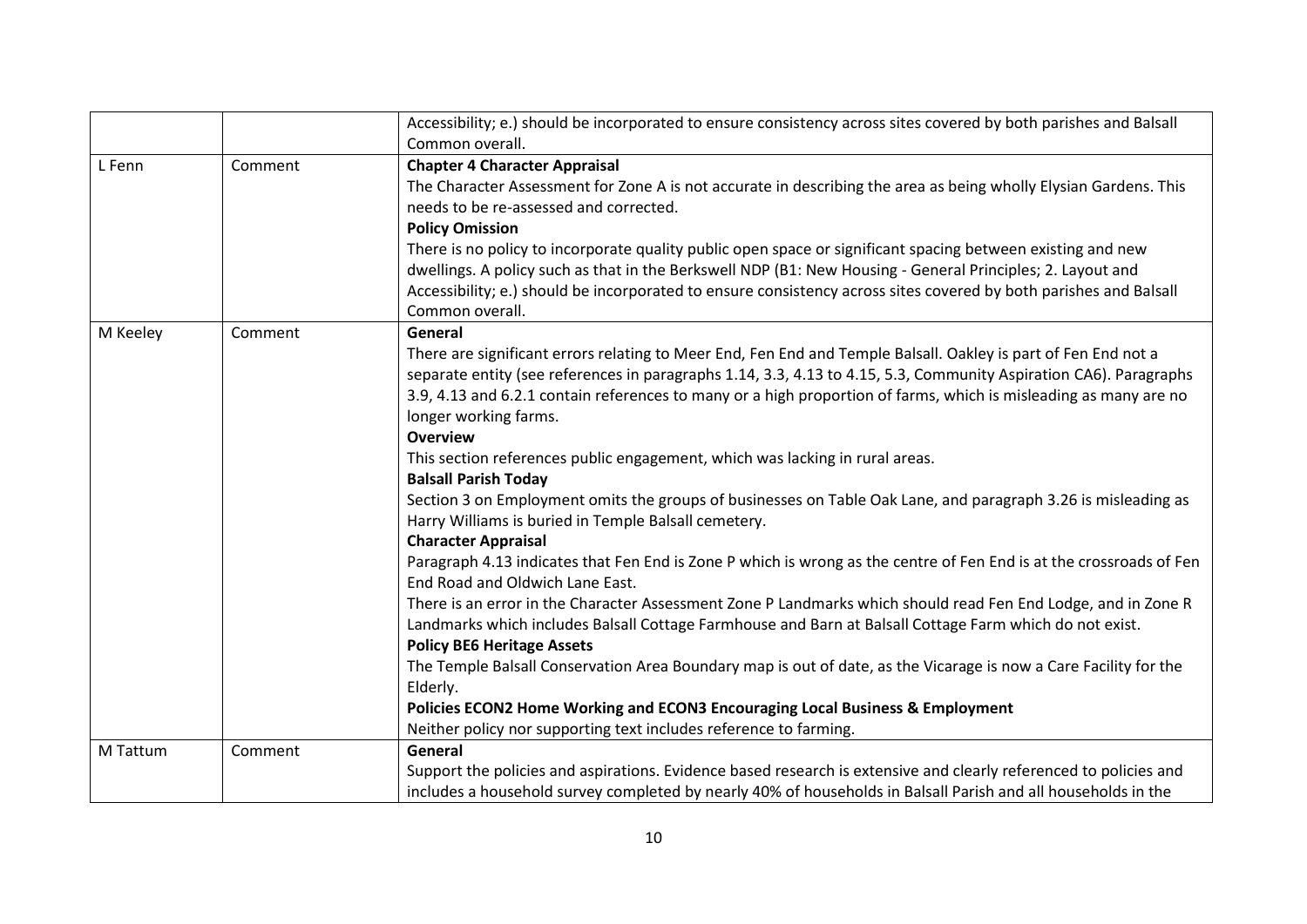|                         |         | part of Balsall Common within Berkswell Parish.                                                                      |
|-------------------------|---------|----------------------------------------------------------------------------------------------------------------------|
|                         |         | <b>Community Aspiration CA2 Village Centre Road Safety &amp; Parking Improvements</b>                                |
|                         |         | This aspiration was amended to reference Berkswell Parish Council in response to its representation on the pre-      |
|                         |         | submission draft NDP, but despite complying with the suggestion, Berkswell Parish Council is still asking for its    |
|                         |         | deletion which is unreasonable. Concerned that there is a conflict of interest as the same Parish Councillors have a |
|                         |         | majority on both Parish Councils since the May 2019 elections.                                                       |
| P Boland,               | Support | General                                                                                                              |
| <b>Historic England</b> |         | Welcome accommodation of suggestions made in the pre-submission consultation on the NDP. Well informed by            |
|                         |         | reference to the Warwickshire Historic Environment Record and extensive analysis of the historic landscape,          |
|                         |         | including a bespoke Character Appraisal. The emphasis on conservation of local distinctiveness and protection of     |
|                         |         | heritage assets is to be applauded.                                                                                  |
| R Clare                 | Comment | <b>Chapter 4 Character Appraisal</b>                                                                                 |
|                         |         | The Character Assessment for Zone A is not accurate in describing the area as being wholly Elysian Gardens. This     |
|                         |         | needs to be re-assessed and corrected.                                                                               |
|                         |         | <b>Policy Omission</b>                                                                                               |
|                         |         | There is no policy to incorporate quality public open space or significant spacing between existing and new          |
|                         |         | dwellings. A policy such as that in the Berkswell NDP (B1: New Housing - General Principles; 2. Layout and           |
|                         |         | Accessibility; e.) should be incorporated to ensure consistency across sites covered by both parishes and Balsall    |
|                         |         | Common overall.                                                                                                      |
|                         |         | Objection to Solihull Draft Local Plan Site 3 Windmill Lane Balsall Common                                           |
|                         |         | Disappointed that views of large number of objectors overlooked and that instead of replacing site with suggested    |
|                         |         | brownfield land, housing numbers have been increased, disregarding area and situation of village which is at         |
|                         |         | capacity. Concerned about proximity of new housing to existing, need for buffer and protection of hedgerows and      |
|                         |         | wildlife.                                                                                                            |
| S Heard                 | Support | General                                                                                                              |
|                         |         | Gives considered support to whole Plan.                                                                              |
| S Cooper                | Comment | General                                                                                                              |
|                         |         | Concern about undemocratic nature of process, lack of formal resolutions at key stages and inadequacy of notice      |
|                         |         | for consideration of draft Submission documents. Evidence often inaccurate and misleading, and no legal or           |
|                         |         | professional advice made public. Parts of the NDP outside the scope of neighbourhood planning.                       |
| S Clare                 | Comment | <b>Chapter 4 Character Appraisal</b>                                                                                 |
|                         |         | The Character Assessment for Zone A is not accurate in describing the area as being wholly Elysian Gardens. This     |
|                         |         | needs to be re-assessed and corrected.                                                                               |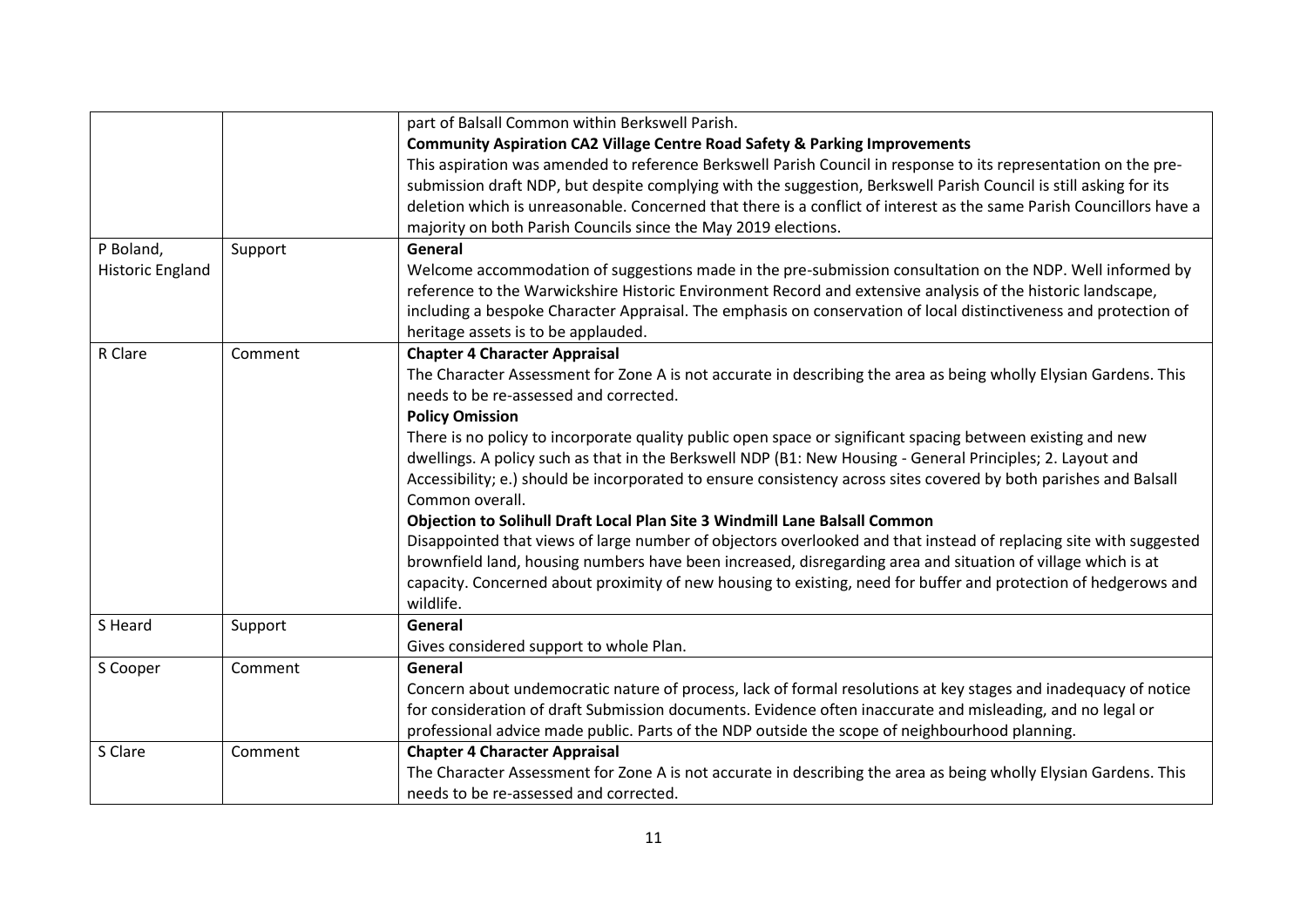|                   |         | <b>Policy Omission</b>                                                                                                                                |
|-------------------|---------|-------------------------------------------------------------------------------------------------------------------------------------------------------|
|                   |         | There is no policy to incorporate quality public open space or significant spacing between existing and new                                           |
|                   |         | dwellings. A policy such as that in the Berkswell NDP (B1: New Housing - General Principles; 2. Layout and                                            |
|                   |         | Accessibility; e.) should be incorporated to ensure consistency across sites covered by both parishes and Balsall                                     |
|                   |         | Common overall.                                                                                                                                       |
|                   |         | Objection to Solihull Draft Local Plan Site 3 Windmill Lane Balsall Common                                                                            |
|                   |         | Disappointed that views of large number of objectors overlooked and that instead of replacing site with suggested                                     |
|                   |         | brownfield land, housing numbers have been increased, disregarding area and situation of village which is at                                          |
|                   |         | capacity. Concerned about proximity of new housing to existing, need for buffer and protection of hedgerows and                                       |
|                   |         | wildlife.                                                                                                                                             |
| T Collard, Avison | Comment | <b>Vision and Aspirations</b>                                                                                                                         |
| Young on behalf   |         | Welcome inclusion of provision of homes to meet needs of an increasing population and acknowledgement that                                            |
| of L & Q Estates  |         | housing growth should contribute to wider Housing Market Area needs as well as local need. Protection of                                              |
| and Barratt       |         | countryside needs to be balanced with sustainable growth, to ensure that Borough's housing requirement can be                                         |
| David Wilson      |         | met in full. Support aspiration to manage transition of new housing proposals. NDP should align with objectives of                                    |
| Homes             |         | emerging Local Plan Review and acknowledge precedence of future Local Plan site allocations.                                                          |
|                   |         | <b>Strategic Objective Future Housing Development</b>                                                                                                 |
|                   |         | Support aspiration to deliver housing conducive to maintaining larger rural settlement characteristics, but should                                    |
|                   |         | recognise settlement's ability to support sustainable extensions/sites in the context of the Local Plan Review                                        |
|                   |         | evidence base. NDP should be flexible to allow for potential increase in housing numbers/sites.                                                       |
|                   |         | Policy H1 Built-Up Area Boundary                                                                                                                      |
|                   |         | The Balsall Common boundary does not reflect the proposed allocations in the emerging Local Plan Review, so will                                      |
|                   |         | be superseded by the Local Plan. NDP should indicate that allocations will form part of the built-up area, that                                       |
|                   |         | proposals will be expected to comply with NDP policies and that there is a need for additional housing sites to be                                    |
|                   |         | allocated on green belt land. The proposed boundary should be based on proportionate evidence/justification.                                          |
|                   |         | <b>Community Aspiration CA1 New Homes</b>                                                                                                             |
|                   |         | Support sentiment in aspiration. Robust evidence required for the Local Plan Review to demonstrate that the                                           |
|                   |         | proposed housing allocations are deliverable and that the construction impacts and traffic generation of the                                          |
|                   |         | housing together with development of HS2 is compatible.                                                                                               |
|                   |         | <b>Policy H6 Housing Mix</b>                                                                                                                          |
|                   |         | The questionnaire data is insufficient evidence/justification for policy on housing mix, which is more appropriately<br>dealt with in the Local Plan. |
|                   |         |                                                                                                                                                       |
|                   |         | <b>Policy BE4 Responding to Local Character</b>                                                                                                       |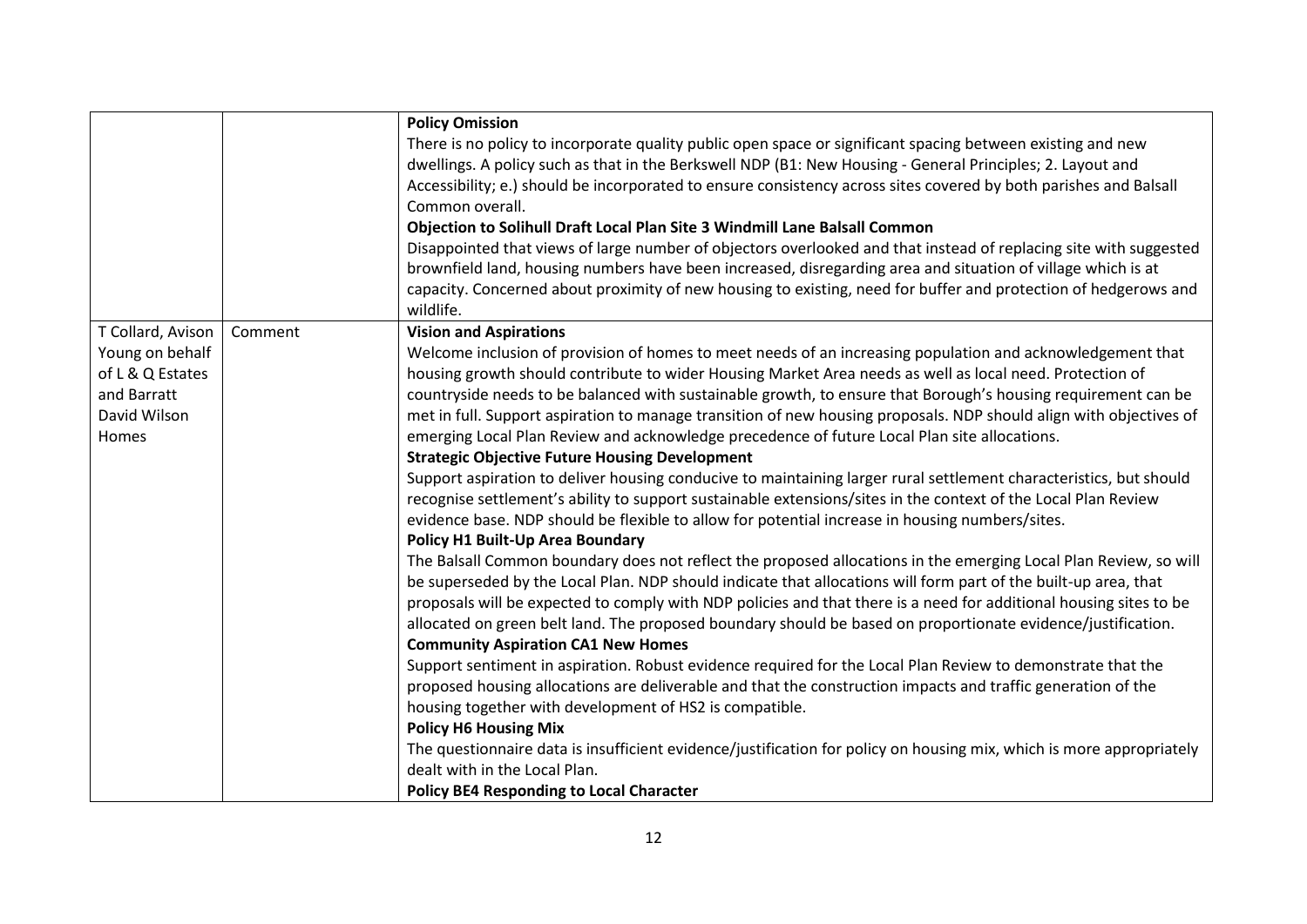|                  |         | Support in principle the criteria in the policy, although a pragmatic approach needs to be taken to their<br>application. Policy should recognise that major housing development could create new distinct character areas, so<br>greater flexibility in styles, materials, densities and building heights required, and that new development can<br>contribute positively to character Policy should avoid duplication of policies in the NPPF and Local Plan. Key<br>views, tranquil areas and through routes should be clearly identified to assist implementation.<br><b>Community Aspiration CA3 Village Bypass Road</b> |
|------------------|---------|-------------------------------------------------------------------------------------------------------------------------------------------------------------------------------------------------------------------------------------------------------------------------------------------------------------------------------------------------------------------------------------------------------------------------------------------------------------------------------------------------------------------------------------------------------------------------------------------------------------------------------|
|                  |         | Acknowledge aspiration, but NDP does not give consideration to deliverability or impact on viability of strategic<br>housing allocations.<br><b>Policy BE9 Local Parking Standards</b><br>Requirement for electric vehicle charging points should recognise that may not be deliverable if it would render a                                                                                                                                                                                                                                                                                                                  |
|                  |         | development unviable.<br><b>Policy NE3 Designated Local Green Spaces</b><br>Object to inclusion of LGS5 Grange Park as neither necessary nor justified, as land is subject to a S106 planning<br>obligation requiring its maintenance as open space in perpetuity. The proposal to develop Grange Farm would<br>protect Grange Park, and NDP should recognise the potential of new development to provided recreational                                                                                                                                                                                                       |
| V Onions         | Comment | facilities, both on site and through contributions to facilities elsewhere.<br><b>Chapter 4 Character Appraisal</b><br>The Character Assessment for Zone A is not accurate in describing the area as being wholly Elysian Gardens. This<br>needs to be re-assessed and corrected.                                                                                                                                                                                                                                                                                                                                             |
|                  |         | <b>Policy Omission</b><br>There is no policy to incorporate quality public open space or significant spacing between existing and new<br>dwellings. A policy such as that in the Berkswell NDP (B1: New Housing - General Principles; 2. Layout and<br>Accessibility; e.) should be incorporated to ensure consistency across sites covered by both parishes and Balsall<br>Common overall.                                                                                                                                                                                                                                   |
|                  |         | Objection to Solihull Draft Local Plan Site 3 Windmill Lane Balsall Common<br>Disappointed that views of large number of objectors overlooked and that instead of replacing site with suggested<br>brownfield land, housing numbers have been increased, disregarding area and situation of village which is at<br>capacity. Concerned about proximity of new housing to existing, need for buffer and protection of hedgerows and<br>wildlife.                                                                                                                                                                               |
| <b>V</b> Ritters | Comment | General<br>Support NDP and its policies.<br><b>Introduction</b><br>Paragraph 1.5 is misleading and should be deleted, as the work on a joint NDP was undertaken by a joint steering                                                                                                                                                                                                                                                                                                                                                                                                                                           |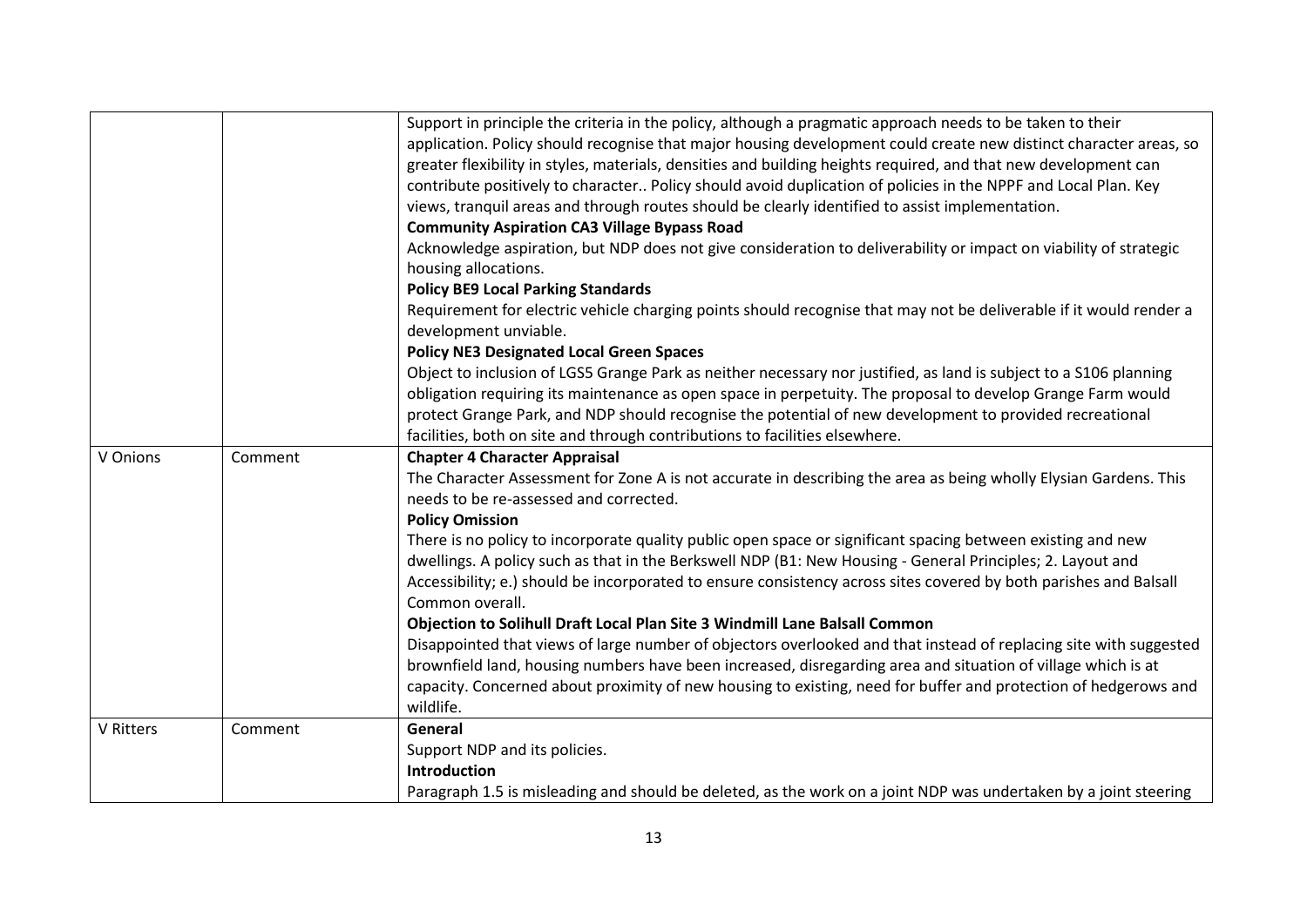|                       |                   | committee of both Parish Councils, with terms of reference agreed by both.                                           |
|-----------------------|-------------------|----------------------------------------------------------------------------------------------------------------------|
|                       |                   | Paragraph 1.9 fails to make clear the extensive consultation undertaken on a range of options during the             |
|                       |                   | Governance Review, or 58% of residents requested that the Parish boundaries remained unchanged, and should           |
|                       |                   | be deleted.                                                                                                          |
| Warwickshire          | Comment           | <b>Community Aspiration CA3 Village Bypass Road</b>                                                                  |
| <b>County Council</b> |                   | Requests that County Council is consulted at an early stage of development of proposal for a bypass, given its       |
|                       |                   | implications for A4177 and A452 corridors, Kenilworth town centre, local traffic on Hob Lane and Cromwell Lane       |
|                       |                   | accessing Westwood Heath and Warwick University, and Burton Green, with or without County Council proposals          |
|                       |                   | for the A46 Strategic Link Road.                                                                                     |
| W Wilson              | Support / Comment | Broadly support Plan with exception of two issues.                                                                   |
|                       |                   | <b>Chapter 4 Character Appraisal</b>                                                                                 |
|                       |                   | The Character Assessment for Zone A is not accurate in describing the area as being wholly Elysian Gardens (not      |
|                       |                   | 'Fields'). A sizeable area of green belt remains with an area of semi-natural woodland of high ecological value, and |
|                       |                   | very low density housing in parkland setting. This needs to be re-assessed and corrected, as the Character           |
|                       |                   | Assessments provide the basis for Policies BE3/BE4 in the Plan, and the area is proposed for development in the      |
|                       |                   | Solihull Draft Local Plan.                                                                                           |
|                       |                   | <b>Policy Omission</b>                                                                                               |
|                       |                   | There is no policy to include a green buffer between existing and new dwellings, which has had widespread public     |
|                       |                   | support during the preparation of the Plan. A policy such as that in the Berkswell NDP (B1: New Housing - General    |
|                       |                   | Principles; 2. Layout and Accessibility; e.) should be incorporated to ensure consistency across sites covered by    |
|                       |                   | both parishes, such as Character Zone A/Draft Local Plan Site 3, and Balsall Common overall.                         |
| W Heard               | Support           | General                                                                                                              |
|                       |                   | Totally support Plan, which reflects views of Parish residents following household survey, consultation events and   |
|                       |                   | focus group input.                                                                                                   |
| White Young           | Comment           | <b>Strategic Objective Future Housing Development</b>                                                                |
| Green on behalf       |                   | NDP should allocate land at Windmill Lane/Kenilworth Road, as included in Regulation 14 consultation document,       |
| of Catesby            |                   | so as to reflect the emerging Local Plan Review (Housing Site 3), up to date evidence and meet the requirements      |
| Estates               |                   | of basic conditions (d) and (e).                                                                                     |
|                       |                   | <b>Character Appraisal</b>                                                                                           |
|                       |                   | Paragraph 4.12 is incorrect as the land at Windmill Lane/Kenilworth Road is considered to be in sustainable          |
|                       |                   | location, within 1 mile of most local services and is served by public transport on Kelsey Lane.                     |
|                       |                   | <b>Policy H6 Housing Mix</b>                                                                                         |
|                       |                   | Requirement to accord with Strategic Housing Market Assessment and take account of local need is in accordance       |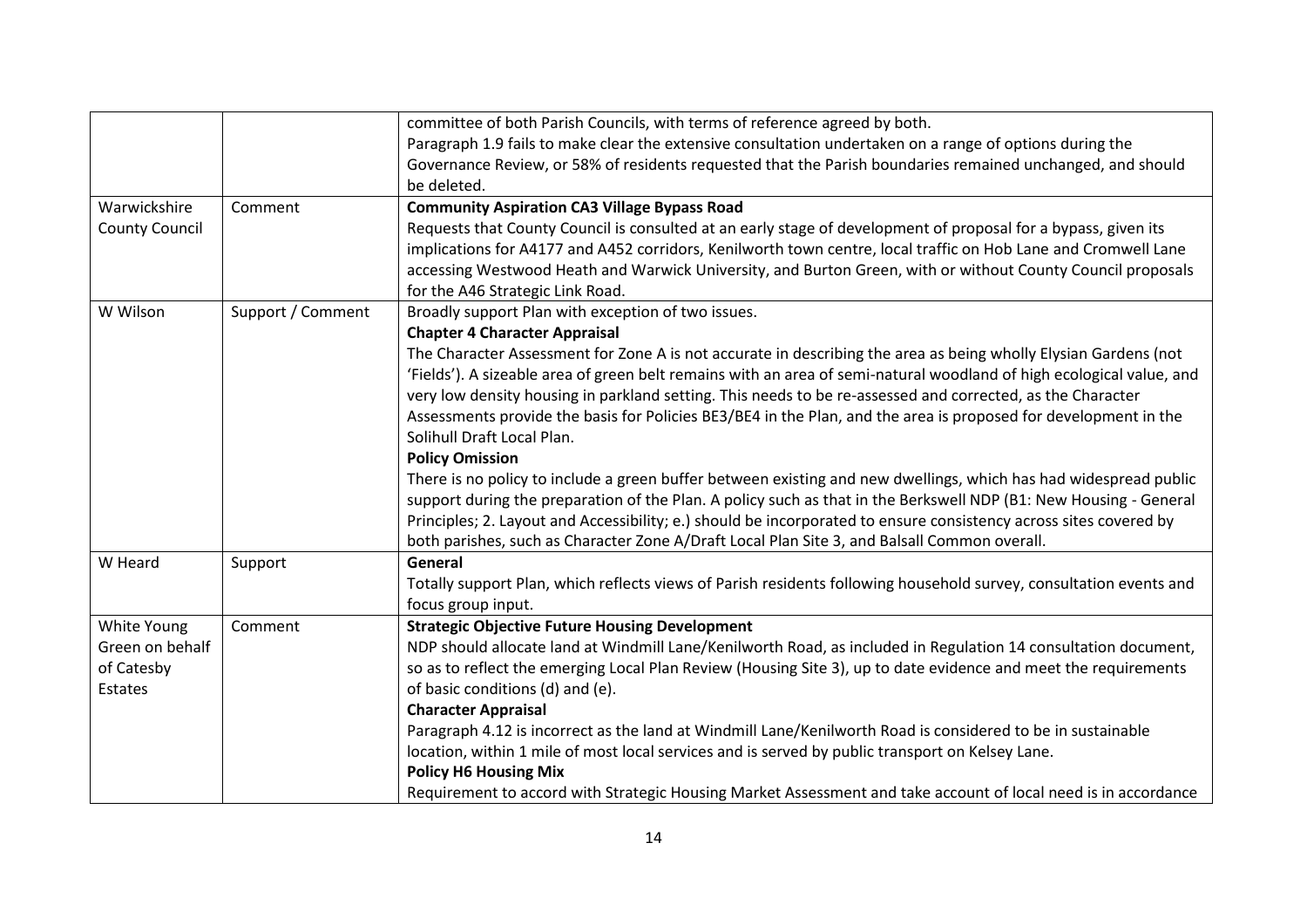|                        | with basic conditions (a) and (e), but it is unclear what methodology has been used to arrive at housing mix               |
|------------------------|----------------------------------------------------------------------------------------------------------------------------|
|                        | requirements.                                                                                                              |
|                        | <b>Policy BE8 Highway Safety</b>                                                                                           |
|                        | Clause b) fails basic condition (a) as contrary to paragraph 109 of the NPPF and should be amended.                        |
|                        | <b>Community Aspiration CA6 Improved Public Transport</b>                                                                  |
|                        | Commentary in paragraph 6.4.17 that development of land at Windmill Lane/Kenilworth Road should only be                    |
|                        | completed when SPRINT bus service provided is inappropriate and fails basic condition (a), as there is no evidence         |
|                        | that such services are required solely for the emerging housing proposals.                                                 |
| Solihull               | General                                                                                                                    |
| Metropolitan           | Supports and welcomes much of the NDP, subject to the following.                                                           |
| <b>Borough Council</b> | Introduction                                                                                                               |
|                        | Recommend minor rewording of paragraph 1.1 re authority to 'prepare' not 'make' a NDP, and becoming a legal                |
|                        | document when 'subject to successful' community referendum rather than 'adopted by'. Insert 'Parish' before                |
|                        | Council in paragraph 1.6 second sentence, and correct dates of adopted Local Plan in paragraph 1.15 to read                |
|                        | '2011-2028.                                                                                                                |
|                        | Policies HI Built-Up Area Boundary, H2 Infill within the Built-Up Area Boundary & H4 Use of Garden Land                    |
|                        | Policies permit infilling within built-up areas of Balsall Common and Oakley. However, parts of the built-up area of       |
|                        | Balsall Common and the whole of Oakley lie within the green belt in the adopted Local Plan 2013 (SLP), so policies         |
|                        | are not in conformity with the NPPF/SLP. To rectify this, either the settlement boundaries should coincide with the        |
|                        | green belt boundary, or policies should make clear that green belt policy, including the importance of openness,           |
|                        | applies to those parts of the settlements in the green belt.                                                               |
|                        | Policy H1 should conform with NPPF requirement to promote sustainable patterns of development and make clear               |
|                        | that replacement dwellings should not be materially larger than that replaced. Cross-reference to Policy H6                |
|                        | appears to be an error.                                                                                                    |
|                        | Policy H4 (a) should seek to 'preserve and maintain' character, first sentence of paragraph 6.1.19 should state            |
|                        | 'comprising'.                                                                                                              |
|                        | Policy H3 Use of Brownfield Land in the Green Belt                                                                         |
|                        | Paragraph 6.1.15 should make clear that the exclusion of residential garden land from definition only applies in           |
|                        | built-up areas.                                                                                                            |
|                        | <b>Policy H6 Housing Mix</b>                                                                                               |
|                        | Emphasis on bungalows likely to encourage less efficient use of land. Should make explicit reference to                    |
|                        | viability/feasibility, as viability testing will be required to ascertain whether level of bungalow provision is feasible, |
|                        | and the higher proportion of 1-2 bedroom dwellings may not be feasible across all sites.                                   |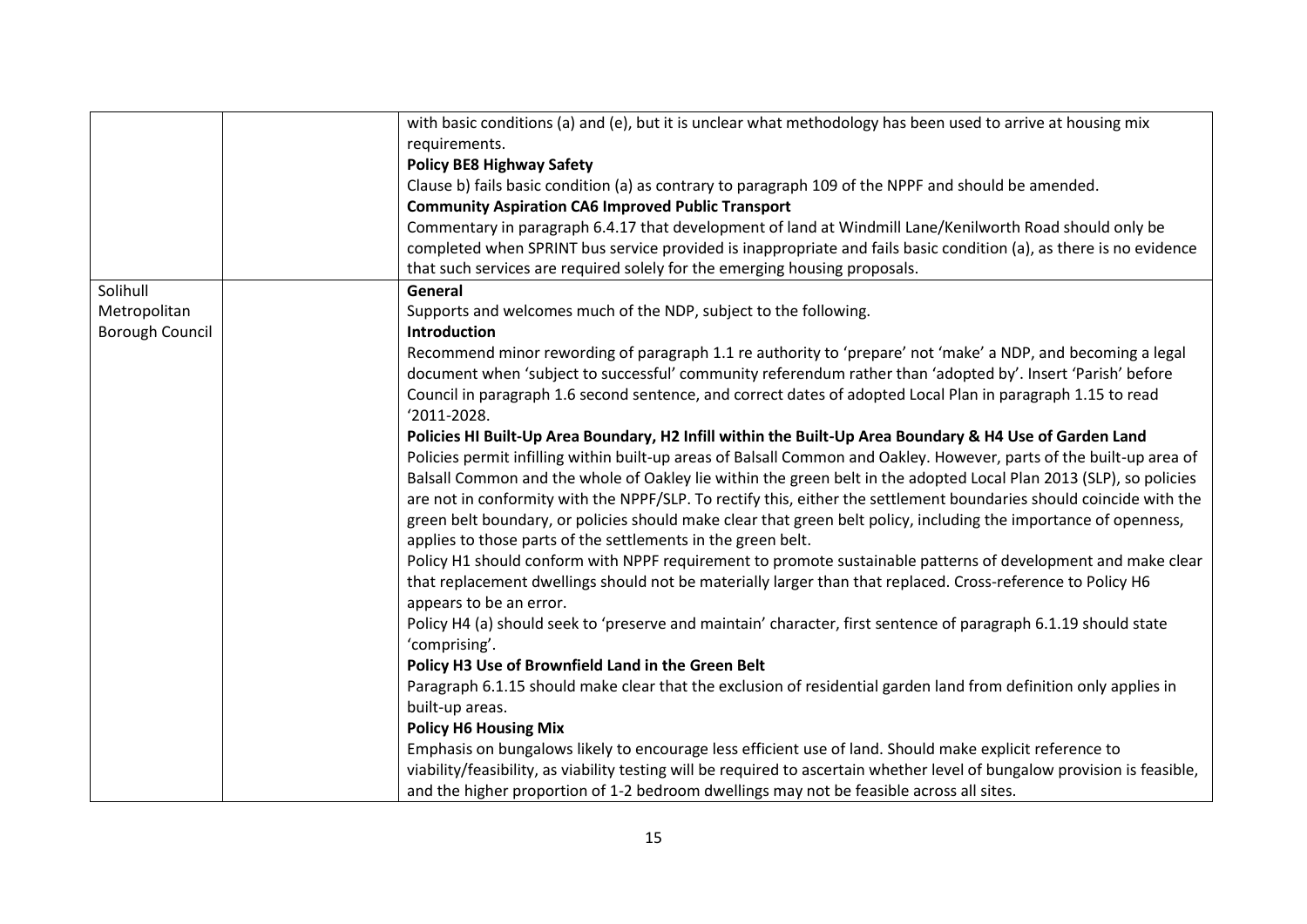| <b>Policy H7 General and Specialist Accommodation</b>                                                                   |
|-------------------------------------------------------------------------------------------------------------------------|
| Whilst the encouragement for provision of homes for care workers is welcome in principle, careful thought is            |
| required about recruitment and retention issues in this occupational sector to ensure appropriate policy solution.      |
| May be more realistic to promote such developments within existing settlements or as part of larger sites, and to       |
| encourage developments well-related to existing communities rather than seeking inclusion of homes suitable for         |
| families. Rationale for encouraging children's play areas not clear or justified.                                       |
| <b>Policy BE1 Conversion of Rural Buildings</b>                                                                         |
| Residential conversions should take account of the accessibility of a site, and clause f) should recognise that not all |
| ancillary development is appropriate in the green belt.                                                                 |
| <b>Policy BE2 Replacement Dwellings</b>                                                                                 |
| Should recognise green belt restrictions in NPPF limiting replacements to not materially larger than the existing.      |
| May be overly prescriptive. In paragraph 6.2.5, improvements to housing stock should be 'supported' rather than         |
| 'encouraged'.                                                                                                           |
| <b>Policy BE3 Design</b>                                                                                                |
| Fourth paragraph of policy should 'respect' rather than 'enhance' character, and final paragraph should cross-          |
| reference to Policy H4.                                                                                                 |
| <b>Policy BE4 Responding to Local Character</b>                                                                         |
| Whilst clause c) restrictions to height of buildings has been modified, policy could provide greater flexibility on     |
| new housing allocations.                                                                                                |
| <b>Policy BE5 Design Review Panels</b>                                                                                  |
| SMBC has no plans to establish such a mechanism, and as this does not provide guidance for determining planning         |
| applications, this recommendation should not be formal policy.                                                          |
| <b>Policy BE9 Local Parking Standards</b>                                                                               |
| The off-road parking standard for new dwellings is contrary to SMBC's evidence based approach and may be in             |
| conflict with the NPPF. The Parish Council has referred to evidence of on-street, verge and pavement parking,           |
| overflow parking from the rail station and congestion in the local centre. However, a criterion based policy is         |
| recommended.                                                                                                            |
| Policies ECON3 Encouraging Local Business and Employment & ECON4 Rural Tourism                                          |
| Policy ECON3 should include a clause making clear that proposals outside the built-up area will be subject to green     |
| belt policy. Policy ECON 4 should include an additional criterion to cover the sustainability/accessibility of a site.  |
| <b>Policy COM5 Allotments</b>                                                                                           |
| Whilst this is in line with Local Plan policy on green space protection, the policy could seek a net increase in        |
| provision, given that emerging evidence in the Solihull Open Spaces Assessment indicates a shortage of plots.           |